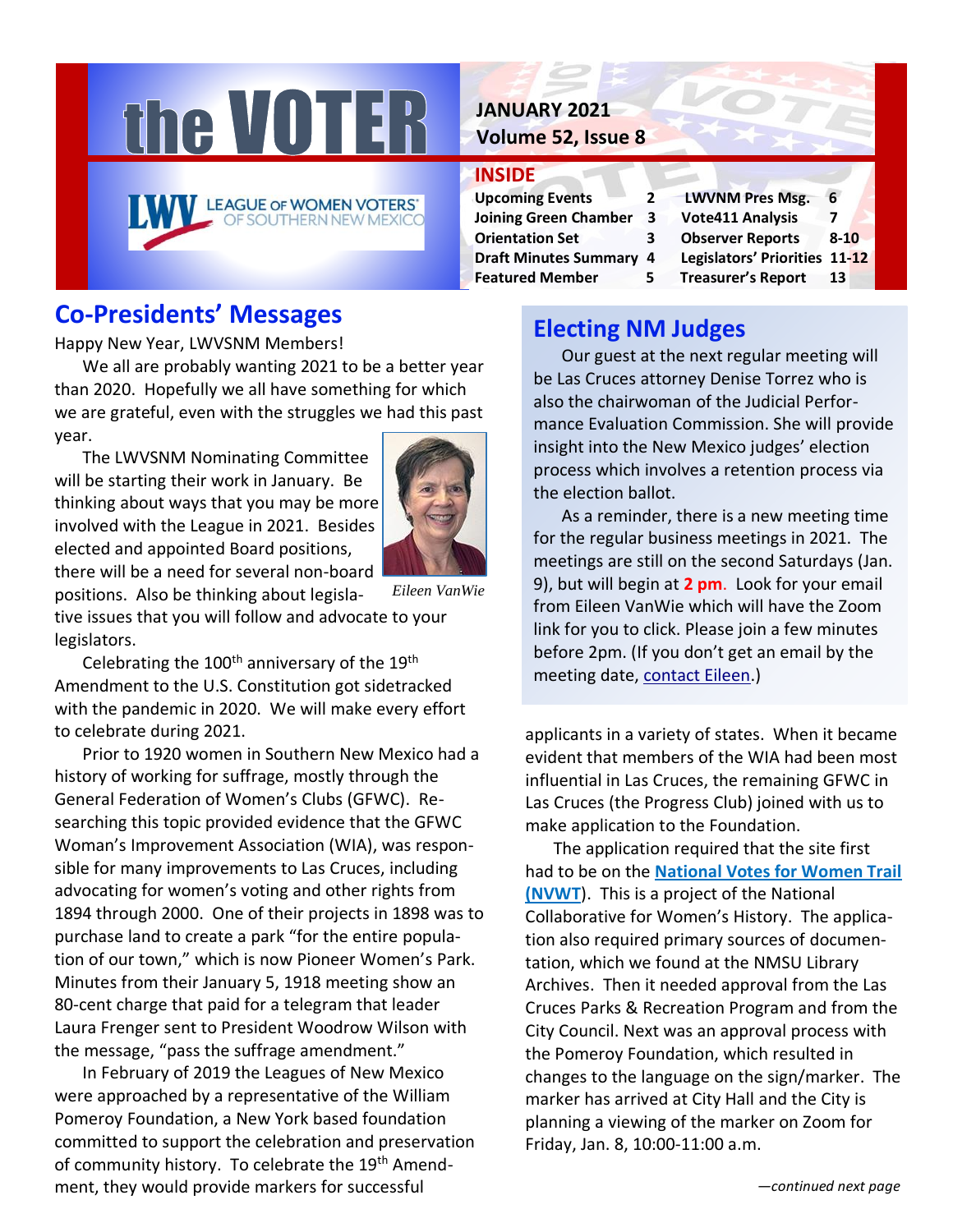## **Co-Presidents' Messages (cont.)**

#### **[The site is now also on the Pomeroy Foundation link.](https://www.wgpfoundation.org/history/map/)**

The last part of the project will be the most fun, staking the marker at Pioneer Women's Park and planning how to honor and celebrate the accomplishments of the Woman's Improvement Association. Women's History month in March would to a good time to recognize local suffrage!

> — With warm regards, Eileen VanWie

Dear League Members,

Thanks to all of you for your contributions (financial, organizational, and inspirational) to our activities in 2020. I recently filled out the LWVUS survey asking for details on our activities and accomplishments during the period from January 1, 2020 - November 3, 2020. I was able to report

ISS CO

that we had about 30 people (members and a few friends) who helped with efforts related to voting ranging from voter registration to distribution of Voter Guides to contacts with candidates. Then we concluded our year with almost all Doña Ana County legislators attending our legislative conversation via Zoom.



*Kathy Brook*

This Voter contains an article on nonpartisanship by LWVNM President Hannah Burling (p. 6) which makes reference to the LWVUS withdrawal of recognition from LWV Nevada. The following links may be of use to you in understanding what the issues were:

[https://www.nevadacurrent.com/2020/07/26/apparently](https://www.nevadacurrent.com/2020/07/26/apparently-some-democrats-think-gerrymandering-is-fine-in-blue-states/)[some-democrats-think-gerrymandering-is-fine-in-blue](https://www.nevadacurrent.com/2020/07/26/apparently-some-democrats-think-gerrymandering-is-fine-in-blue-states/)[states/](https://www.nevadacurrent.com/2020/07/26/apparently-some-democrats-think-gerrymandering-is-fine-in-blue-states/)

<https://vote-nevada-blog.org/>

[https://www.lwv.org/newsroom/press-releases/lwv](https://www.lwv.org/newsroom/press-releases/lwv-intervenes-protect-more-120000-voters-texas-drive-thru-polling)[intervenes-protect-more-120000-voters-texas-drive-thru](https://www.lwv.org/newsroom/press-releases/lwv-intervenes-protect-more-120000-voters-texas-drive-thru-polling)[polling](https://www.lwv.org/newsroom/press-releases/lwv-intervenes-protect-more-120000-voters-texas-drive-thru-polling)

> — Best wishes for 2021, Kathy Brook

## **JANUARY 2021 Upcoming Events**

Jan. 1, Fri.: **New Year's Day holiday.**

- Jan. 9, Sat.: **General Meeting**, 2pm, via Zoom *(new time);* watch for your email from Eileen [\(vanwieek@yahoo.com\)](mailto:vanwieek@yahoo.com) to attend the meeting. TOPIC: Denise Torrez, Las Cruces attorney, will discuss the elections retention process for NM judges.
- Jan. 18, Mon.: **Dr. Martin Luther King, Jr. holiday**
- Jan. 18, Mon.: **Board Meeting**, 1:30 pm, *(new time)* via Zoom. [Contact Eileen VanWie](mailto:vanwieek@yahoo.com) in advance if you would like an email with a Zoom invite. League members welcome!
- Jan. 18, Mon.: **Affordable Housing Committee**, 4pm, contact Beth Bardwell for information or a Zoom link [\(betbardwell@gmail.com\)](mailto:betbardwell@gmail.com)
- Jan. 19, Tues.: **Tentative start of NM Legislative Session**, Santa Fe
- Jan. 23, Sat.: **JEDI NM Women's March** via Zoom, 10am-2pm
- Jan. 30, Sat.: **New Membership Orientation,** 10am, Zoom, **[RSVP to Maryellen Kebbel](mailto:Maryellen.kebbel@gmail.com)**

## *2020/21 LEAGUE OF WOMEN VOTERS OF SOUTHERN NEW MEXICO BOARD:*

**Eileen VanWie & Kathy Brook – Co-Presidents OPEN – Vice President Johnnie R. Aldrich – Secretary Sadie Valverde – Treasurer Kim Sorensen – Immediate Past President Maryellen Kebbel – Membership Director Erika Graf-Webster – Youth Engagement Director Dale Yeo & Helen Zagona – Voter Services Directors Jo Galván Nash – Public Relations Director Sharon Thomas (chair), Judith LaPointe and Johnnie Aldrich – Nominating Committee**

**P.O. Box 15142 • Las Cruces, NM 88004 575.524.VOTE (8683) [www.lwvsnm.org](http://www.lwvsnm.org/)**

**Welcome new members!** 

Maris Cundith, Debra Hathaway, Don Kurtz, Ann McMahon, Rorie Measure, Rosa Morales and Christine Newtson.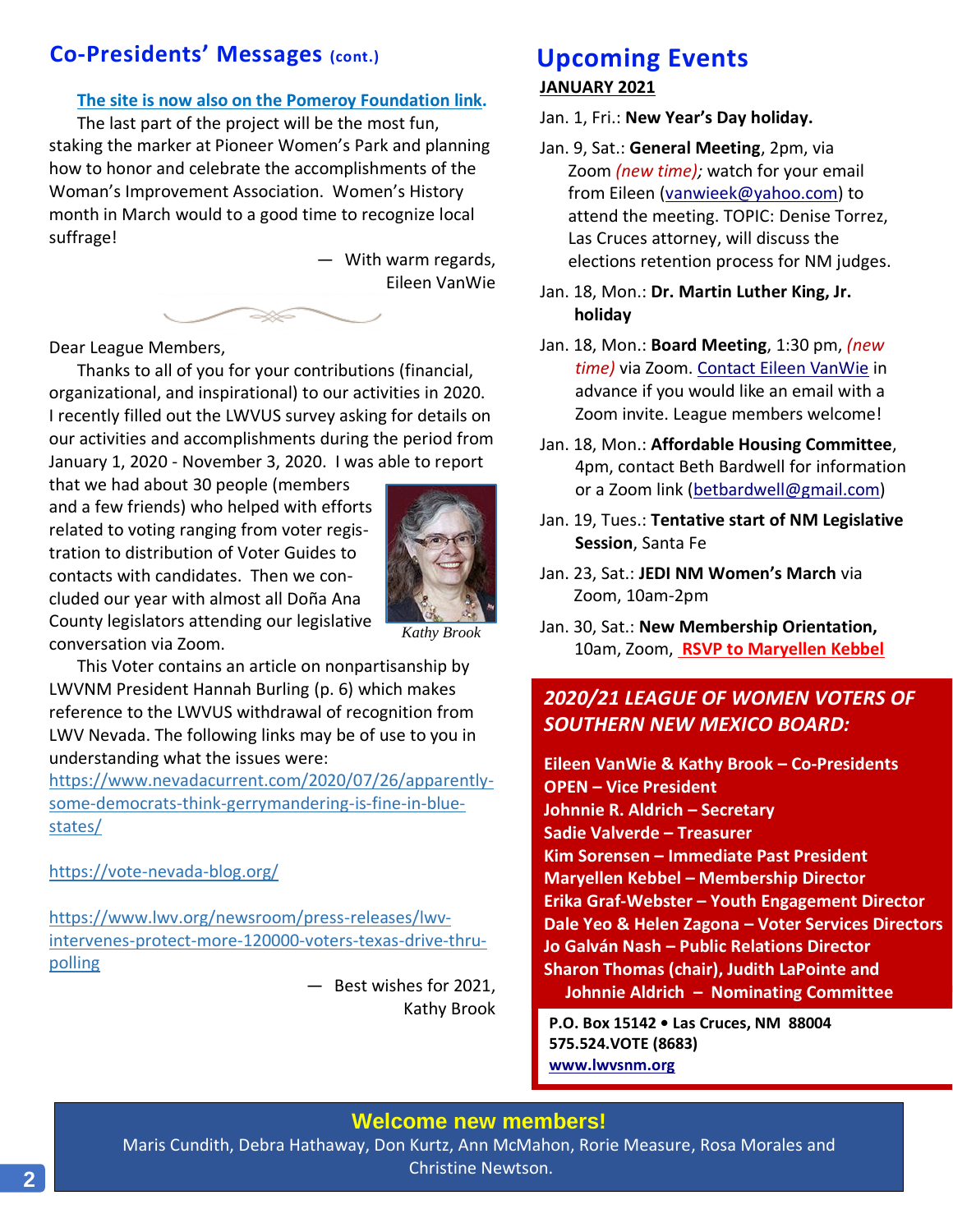# **LWVSNM**

## **LWVSNM Board Votes to Join Local Green Chamber**

The LWVSNM Board is pleased to announce that our organization will soon become a member of the Las Cruces Green Chamber of Commerce. Conversation about joining one or more of the local chamber organizations was spearheaded by new member Rosa Morales. (We also thank Rosa for her \$100 contribution to cover membership fees.)

Before voting on the recommendation, the Board investigated the costs and benefits of joining one or more chambers; we also received feedback from other NM Leagues.

While the Chamber of Commerce of Greater Las Cruces offers a number of interesting meetings about our community, its advocacy differs significantly from that of the League. The mission of the Green Chamber is to "promote socially and environmentally responsible businesses and to build a vibrant and successful local economy based on the "Triple Bottom Line" – that is, on "investing in people; protecting our air, land and water; and promoting profit through sustainable business practices. We were unable to get much response from the Las Cruces Hispanic Chamber.

The Board voted on Dec. 5, 2020 to join the Las Cruces Green Chamber of Commerce. It is relatively inexpensive: \$125/year for a nonprofit. The non-profit rate includes an announcement in the Chamber's newsletter (with a circulation of 1,000), invitation to Chamber events, a listing in the online directory, and a one-hour consultation on improving our social media presence. In addition, we would be featured three times a year in the weekly zoom chats and three times in the member spotlight eblasts.

Other non-profit members of the Green Chamber include Mesilla Valley Hospice, Safe Haven Animal Sanctuary, the Foundation for the Las Cruces Museums, Mesilla Valley Habitat for Humanity, Friends of the Branigan Library, and Friends of the Organ Mountains-Desert Peaks.

We look forward to our future collaboration.

—Kathy Brook, Co-President

## **Attention LWVSNM Members: Orientation Set for Jan. 30, 2021**

There will be a New Member Orientation Zoom Meeting on **Saturday, Jan. 30, 2021 at 10:00 a.m.** Our new members, as well as any members who want to know how to get involved in our many activities, will learn a bit of our history, as well as many worthwhile volunteer opportunities such as immigration, voter rights, and other committees. To RSVP, send an email to [Maryellen.kebbel@gmail.com](mailto:Maryellen.kebbel@gmail.com) and we will be sure to send you the Zoom meeting information.

#### **NEW MEETING TIMES**

Times for the monthly business meetings are being adjusted to accommodate calendars and to avoid conflicts with other civic and government meetings.

#### **2021 Regular Monthly Business Meetings**:

2 rd Saturdays at 2:00 p.m. (not 10:00 a.m.) via Zoom

#### **2021 Board Meetings:**

3 rd Mondays at 1:30 p.m. (not 2:00 p.m.) via Zoom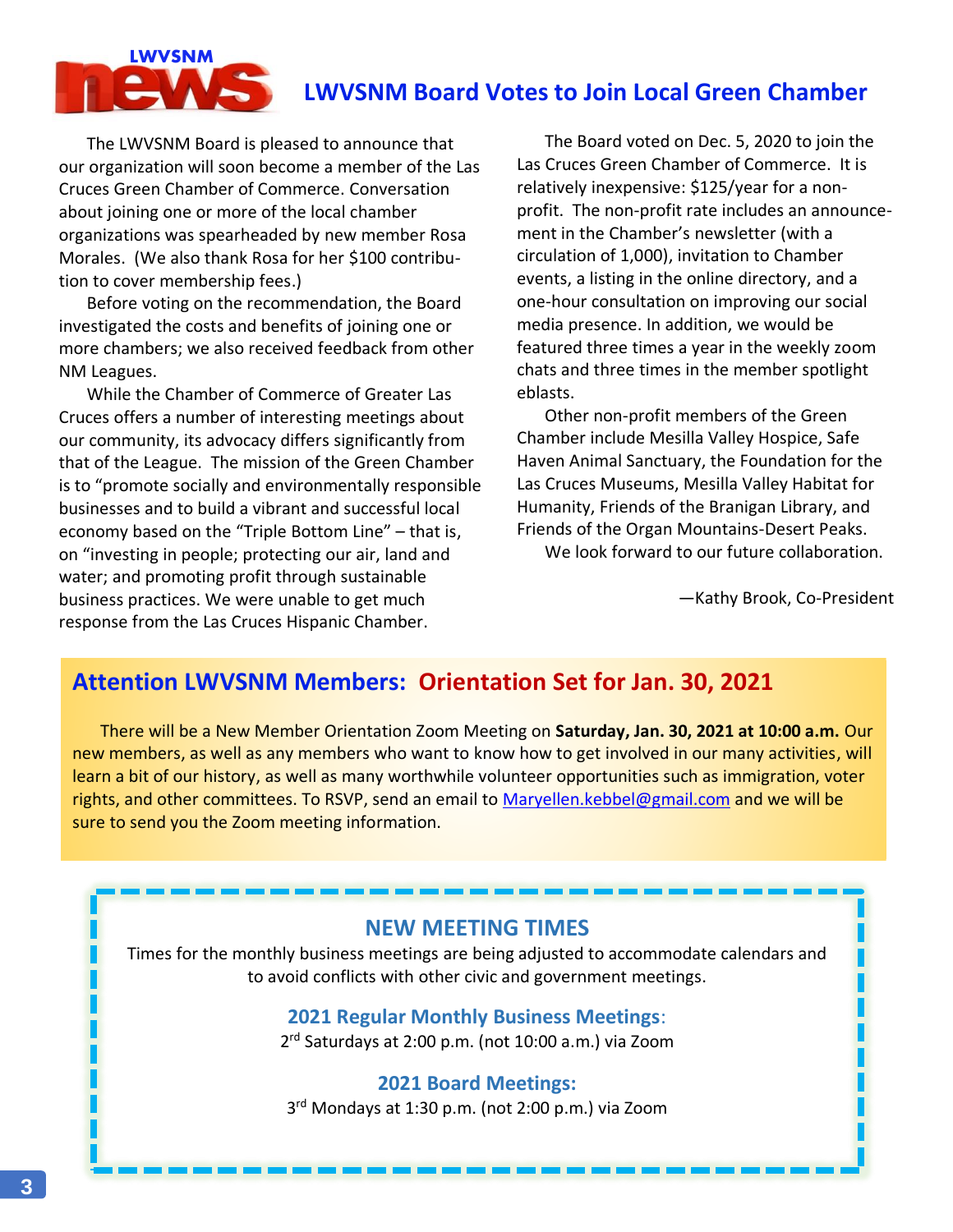

#### **DRAFT SUMMARY OF MINUTES (Complete set of minutes will be sent to League Members)**

**LWVSNM Board Meeting** Monday, December 21, 2020 • Via Zoom, 2-4pm

*Board Members Present: Johnnie Aldrich, Secretary; Kathy Brook, Co-President; Erika Graf-Webster, Director of Youth Engagement; Jo Galván Nash, PR Director; Kim Sorensen, Immediate Past President; Sadie Valverde, Treasurer; Eileen Van Wie, Co-President; Dale Yeo, Director of Voter Services.*

Co-President Kathy Brook called the meeting to order at 1:40 p.m. Treasurer Sadie Valverde reported our current bank account balance as \$3,692.40. Maryellen Kebbel, director of member services, reported that our membership number has now reached 100. (*After the meeting our number reached 101*.)

After lengthy investigation, the Board voted unanimously to join the Green Chamber of Commerce, where annual organization dues are \$125.00 for non-profits. For this money we will receive an announcement in the newsletter (circulation 1,000), a listing in the online directory, and a one-hour consultation on improving our social media presence. We would also be featured three times a year in the weekly Zoom chats and three times in the member spotlight eblasts.

This Green Chamber's mission and goals are fully in line with those stated in our own published positions. Its mission is to "promote socially and environmentally responsible businesses and to be a vibrant…local economy based on…investing in people; protecting our air, land and water; and promoting profit through sustainable business practices." Joining the Green Chamber, as several other non-profits have done, would considerably expand our presence in the Mesilla Valley business community.

The Board also began continued planning for our role as host of the LWVNM Convention, scheduled for April 24-25 as a Zoom event. One major advantage of this kind of meeting is that speakers for the main event will not have to travel, so Board members suggested several well-known governmental leaders that probably wouldn't be able to be our keynote speaker otherwise. Since a fundraising silent auction is usually a feature of this state convention, we will consult with the LWVNM Board about how to do this on Zoom.

Another major discussion involved the use of a \$1,000 Diversity Fund donation made last year by LWVNM Board member Meredith Machen. Unanimously, the Board approved the proposal that "a board member may bring to the board a proposal for paying the dues of a prospective non-student member based on the prospective member's contribution to the organization with respect to race, ethnicity, age, gender and/or skill set...". Generally, this will be a one-time payment of dues but may be extended beyond one year with the approval of the board."

Further planning for the future will include a New Member Orientation to be held on Saturday, January 30, 2021 via Zoom at 10:00 a.m.

— Submitted by J. R. Aldrich, Secretary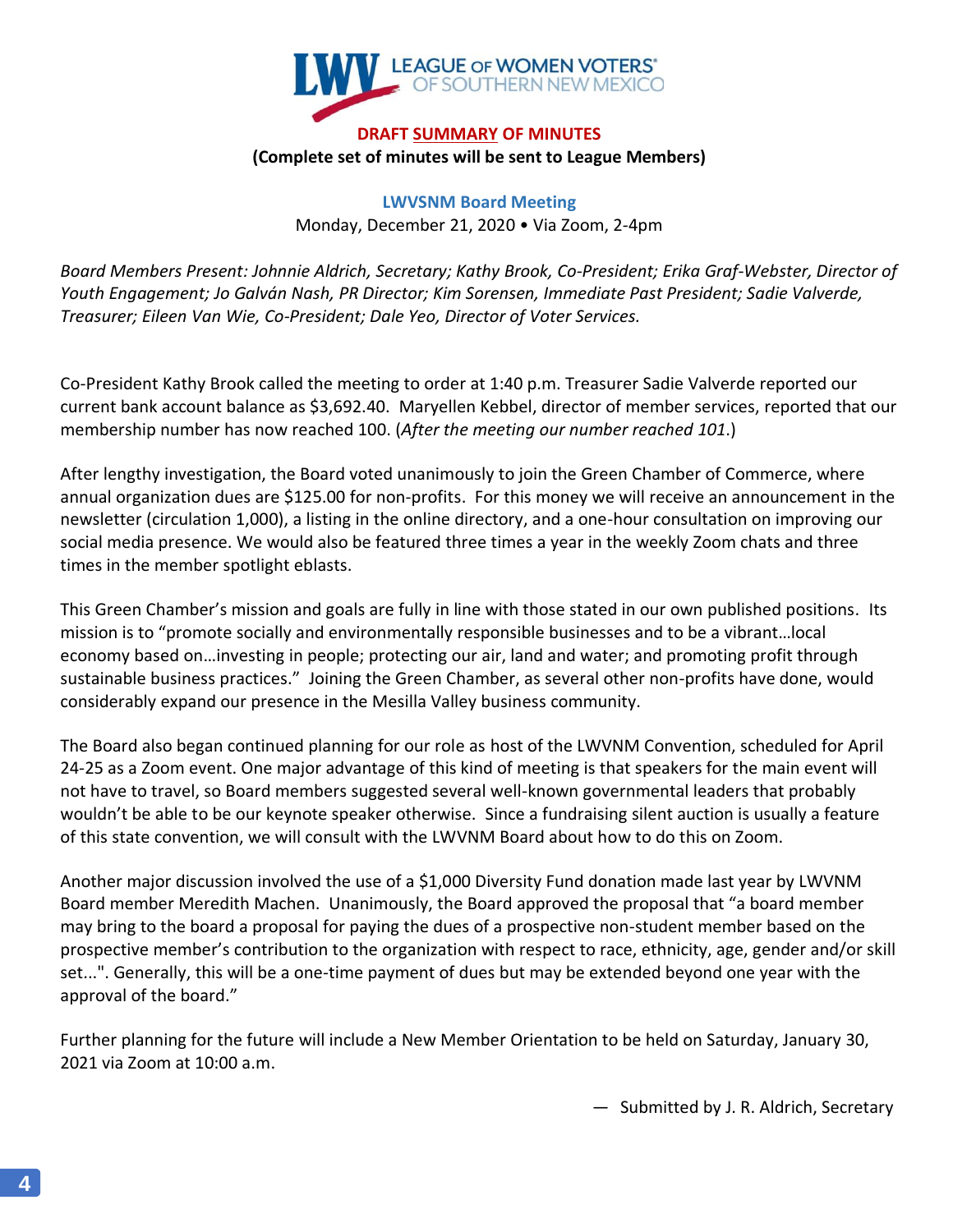*Beginning with this issue of The Voter we plan to feature one member of our organization each month. This will help us continue to connect with one another during the ongoing pandemic. And, we will get to know a little more about the members in our organization. Feel free to contact [Jo Galván Nash, Voter Editor,](mailto:jogalvan.nash@gmail.com) to recommend someone to feature in a future newsletter.*

## **Let's Meet LWVSNM Member … Anita "Ann" McMahon**

*Lives in Silver City, NM Joined LWVSNM in December 2020*

Here in Silver City, where the climate is gentle, the scenery beautiful and the people – well, a bit eccentric, I am writing to confirm all of this with a short bio as a new member of the Southern New Mexico League.

For four decades of my career, I worked in radio and television news both on the air and in management. In all that time, whenever news had to gathered, reported or verified, the League was one of our primary sources of unbiased, factual, reliable information. The League's reputation was and is stellar.

When I retired, my interest turned to pursuing my photography full time. So much so, I sold my aircraft. This produced two projects



*Ann with her camera gear and her buddies!*

that went on display and tour in museums - "Coyote Tales" and "The Disappearing Mining Landscape of Grant County". The former is photography of the wildlife of southern New Mexico and the latter a documentation of the mining history of Grant County. You can view some of my work at [www.AnnMcMahon.com.](http://www.annmcmahon.com/)

A couple of years ago, politics became a distraction from all of this. Events were happening that were completely out of the norm for our democracy. It led to worry and I looked for ways to be part of the solution. I signed up with the County Clerk to register voters only to be thwarted in that effort by the pandemic. It was then I turned to the League. I am delighted to work with you ladies and gentlemen and, in this new year, be looking for ways to make a difference in a much altered and battered political landscape.

— Ann McMahon

## **101 Strong**

Thanks go out to each and every member of the LWVSNM. In December 2020, our organization surpassed 100 in the number of members. We currently stand at 101 members. Reaching this number will allow our organization to have another delegate  $-$  a total of  $3 -$  to be able to attend and vote at the national League of Women Voters' conference.

We thank you for your continued commitment. And, we anticipate we'll include member #102 very soon!

## **Stay Healthy**

Have you signed up for a COVID vaccine? If not, you can do that online: **<https://cvvaccine.nmhealth.org/>** Persons currently eligible for the vaccine (as of Dec. 22) are those in Phase 1-A which includes health care workers and those in long-term care facilities. By registering, you'll be notified as to when you're eligible.



**VIRTUAL LEAGUE DAY AT THE LEGISLATURE** Thursday, Feb. 18, 2021 • 10:30 am Opening remarks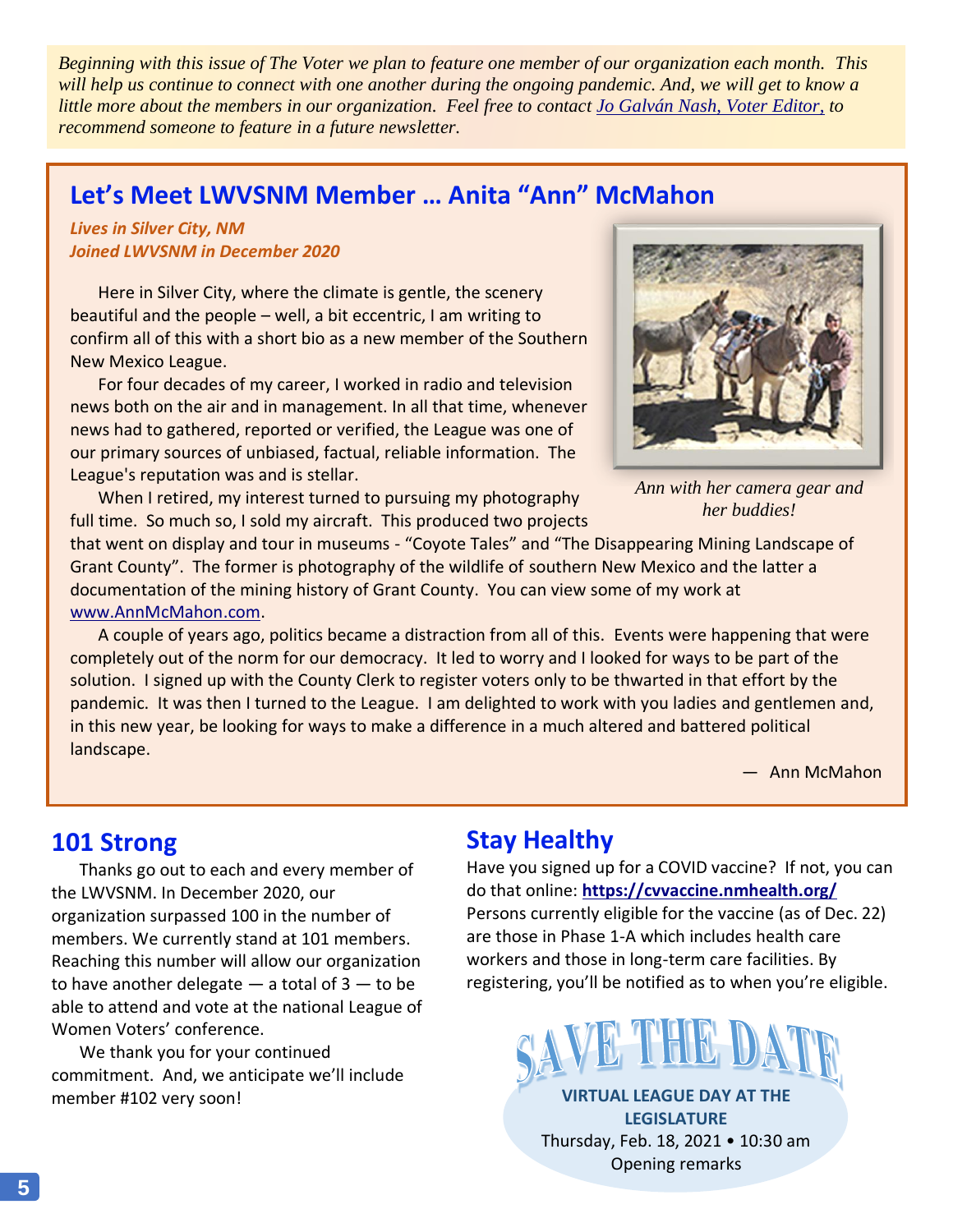## **What it Means to be Nonpartisan**

Since LWVUS withdrew recognition from LWV of Nevada, questions have come up about being nonpartisan. As a starting point, the LWVUS policy states that the League of Women Voters does not support or oppose any political party or candidate. Our state position, which goes into more detail, can be found here: <https://www.lwvnm.org/documents.html> under Policies.

In practice, what does this actually mean? We all have our own political opinions. We all have freedom of speech. But in order to be effective when we speak for the League, we voice the League viewpoint, which begins with our mission of empowering voters and defending democracy.

We do not only empower voters who agree with our positions. We empower all voters. We offer voter information and registration, voter guides, issue forums and all of our voter education efforts to everyone. We cannot do this effectively without credibility, integrity or civility.

The League has its positions, based on a thorough study of issues and agreed on via consensus or concurrence. We advocate for policies based on these. Do we support or oppose bills? Yes, we do. Do we criticize government policies? Yes, we do.

But we do not criticize or support political parties or candidates.

The League envisions "a democracy where every person has the desire, the right, the knowledge and the confidence to participate." When everyone participates, we can do a better job to ensure a government that works in the public interest, a government that works for everyone.

We can't achieve that vision by publicly saying we're fighting with one party or another. We can't do that by pointing out a political party's mistakes or a candidate's less than stellar behavior. Doing our job effectively, our job of educating the public and advocating for our positions, requires a different approach.

Karen Wentworth, currently co-president of the League of Women Voters of Central New Mexico, once said, "We are the people who color inside the lines*."*  Because of the integrity of our process, we've made it successfully through our first century and we're beginning our second.

# **LWVNM JEDI New Mexico Women's March –** *The Power of Women Voting on Jan. 23, 2021*

In 2016, thousands of women converged on our nation's capital to draw attention to women's issues and what they perceived as a threat to women's rights. In the years since then, the Women's March has grown as a call to action to support the rights of marginalized groups: people of color, immigrants, members of the LGBTQIA+ community, people with disabilities. The March in Washington, D.C. has expanded to state, regional, and local marches including millions of women and supporters.

The New Mexico League of Women Voters had hoped to organize a Women's March in 2021 in our state's capital as an opportunity to highlight and celebrate the power of women voting. However, even our plans for a car parade were thwarted by public gathering restrictions necessitated by the global pandemic, so we are instead hosting a Virtual Women's March.

New Mexico Women's March: The Power of Women Voting will take place on **Saturday, January 23, 2021**, from 10 am to 12 pm over Zoom. The event will include speakers from individuals and groups excited about the power of women voting, and eager to further women's issues. You can also expect musical performances by New Mexican women and a virtual march of women from all across the country.

JEDI Committee members Rebecca Álvarez and Katie Christianson are excited to bring together a wide diversity of women's organizations. Please join the League in submitting your own 10-second portion of the march on video. Contact Katie Christianson at 509.301.5143 or [katie@katiechristianson.com](mailto:katie@katiechristianson.com) to participate.

Please feel free to contact me directly with further questions.

> — Katie Christianson Guest Contributor

— Hannah Burling, LWVNM President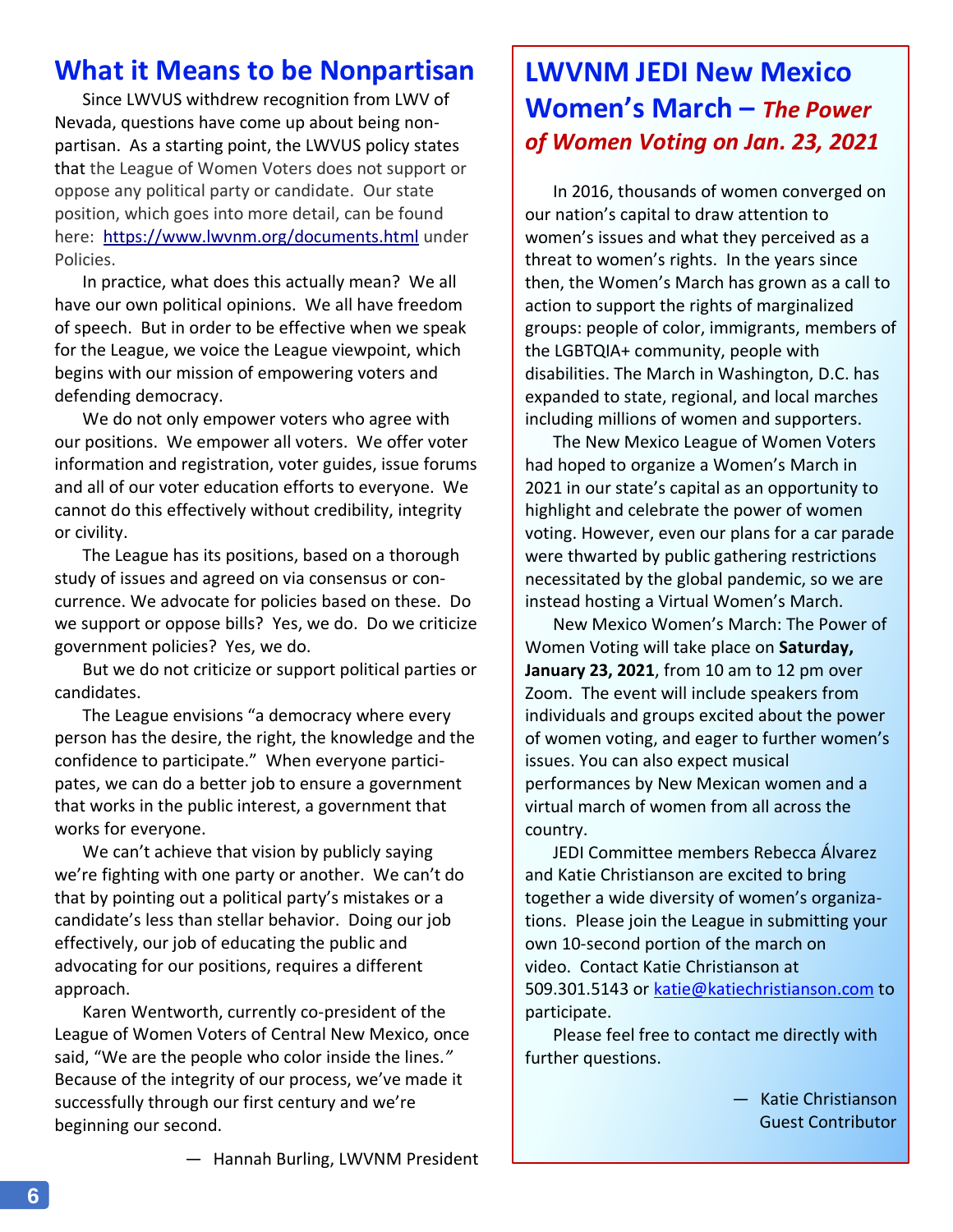— Jo Galván Nash, SNM PR Director

## **Vote411.org Post-Election Analysis**

LWVSNM participated on a committee consisting of members from all New Mexico local leagues (and the LWV NM) to make recommendations about advertising and publicity for Vote411.org prior the November General Election. After the election passed, the committee drilled down into whether radio, television, social media, billboards, banners, and print advertising was worth the money spent. The post-analysis continues but some of the conclusions are:

#### **NATIONAL LEVEL** reported by Megan Brown, LWVUS:

- VOTE411 had over 7.7 million sessions from Jan 1<sup>st</sup> through Election Day, and nearly 6.7 million of those sessions included the online voters' guides. This represents a 141% increase in sessions nationwide to voters' guides on VOTE411 as compared to the 2016 cycle (technically the most comparable election cycle), and a 20% increase over the 2018 election cycle (the previous year with the most sessions). These amazing numbers show just how much the voters turn to the League to find the information they need on Election Day.
- On November 3rd there was detailed candidate information on over 41,000 candidates from 22,000 races in all 50 states and DC. That means that we had nearly 20,000 MORE candidates on VOTE411 than in the 2018 cycle, and 28,000 MORE candidates than the 2016 Presidential election. Over 450 Leagues from 44 states (including DC) participated in the voters' guide program this cycle.
- In July 2020, the complete VOTE411.org/es Spanish website was launched meaning that all our VOTE411  $\mathcal{L}_{\mathcal{A}}$ election information is now available to Spanish speaking voters. Since its launch, we have had over 110,000 users access the Spanish language content.

#### **NEW MEXICO LEVEL** – data from Jan. 1- Nov. 3, 2020

- The majority of New Mexicans using Vote411 were under 45  $\blacksquare$ years of age, indicating a young electorate was interested in using this type of election resource.
- There were 36,067 New Mexico users on the Vote411 website.
- Top five cities for usage:
	- $\circ$  Albuquerque: 18,571 (9.89 the number of Vote411 pages visited during an average online session)
	- o Rio Rancho: 5,300 (8.96 the number of Vote411 pages visited during an average online session)
	- $\circ$  Santa Fe: 3,197 (8.68 the number of Vote411 pages visited during an average online session)
	- o **Las Cruces: 1,821 (7.98 – the number of Vote411 pages visited during an average online session.** It is noted that Las Cruces' usage was low compared to other cities of comparable size.)
	- $\circ$  Los Alamos: 928 (5.75 the number of Vote411 pages visited during an average online session)
- Of social media, TikTok and Instagram were not generally used for publicity (except in Santa Fe).
- Future elections:
	- $\circ$  Need to focus on Spanish-speakers who listen to radio that appeals to voters under age 45.
	- o Consider publicizing through yard signs (as LWVSNM did in Las Cruces).
	- o Investigate cost of ads in city buses and billboards.
	- $\circ$  411 needs to be publicized in 2021 for the interim elections so that the name recognition continues to grow.



ARE YOU READY

ARE YOU READT TO VOTE NOVEMBER 3RD?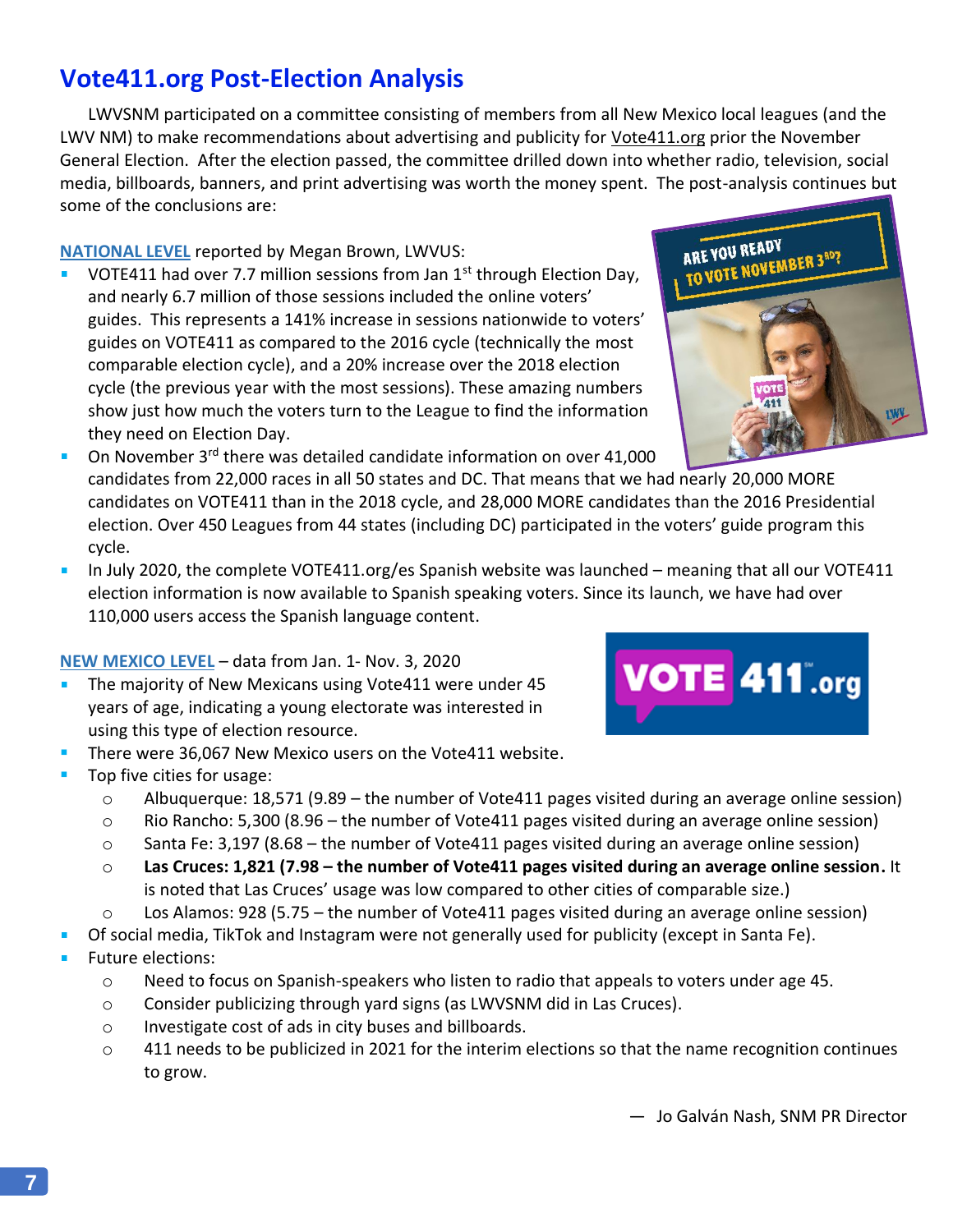

## **LAS CRUCES CITY COUNCIL • Regular Meeting**

Dec. 7, 2020 Observer: Kathy Brook

**Legislative Priorities for 2021**: City staff provided a summary of resolutions approved by the council since 2016 that could be relevant to setting priorities. These included interest caps on amounts that could be charged on small loans, sharing of gross receipts tax data with local governments, state and local tax reform, amendments to the Whistleblower Act, funding of water litigation with Texas and Colorado, feasibility of a behavioral health hospital in southern NM, liquor license reforms, the End of Life Options Act, a Rio Grande Water Management study, taxation of Social Security benefits, cannabis legalization, a state owned bank, and regulation of tobacco products and electronic smoking. No action was taken as the council was interested in getting more information on these items.

**Capital outlay priorities** approved for the legislative session include: septic tank replacement projects, East Mesa roads and drainage, Madrid extension, public safety communications infrastructure, and improvements to Branigan Cultural Center and the airport.

**Business fees:** Based on a recommendation from the LC Economic Recovery Board, Council approved a temporary reduction in the annual business registration fee to provide some relief to local businesses.

## **BOARD OF DONA ANA COUNTY COMMISSION (BOCC) • Regular Meeting**

Dec. 8, 2020 Observer: Jo Galván Nash

**Outgoing Commissioners:** This was the final meeting for Commissioners Isabella Soliz (district 4) and Ramon Gonzalez (district 2) who were recognized for their years of service. County Manager Fernando Macias said "One has to serve in public office to understand the challenges. We honor them on behalf of all the employees. They were always dedicated to try to improve the compensation for county employees and we thank them for their efforts. They have accomplished a great deal during their tenure on the Commission." The Commissioners received a piece of Nambe. Also pictured at the right is Commission Chairman Lynn Ellins (center).



**Spaceport:** Following the release of an audit regarding Spaceport America operations, the BOCC voted unanimously to request "adequate funding for the operations of Spaceport America and to stop the reliance on excess gross receipt tax revenues for operations of Spaceport America." Chair Lynn Ellins said "questionable expenses" at the Spaceport have been made public and the director has been removed. He said the county has "contributed a lot of money over years for operation of at the Spaceport. It may be too late for a refund…" but he said they want to ensure the funds are expended as they were intended. Agreeing was Commissioner Manuel Sanchez who stated, "The operations of the Spaceport can move forward without any hint of impropriety with the public funds."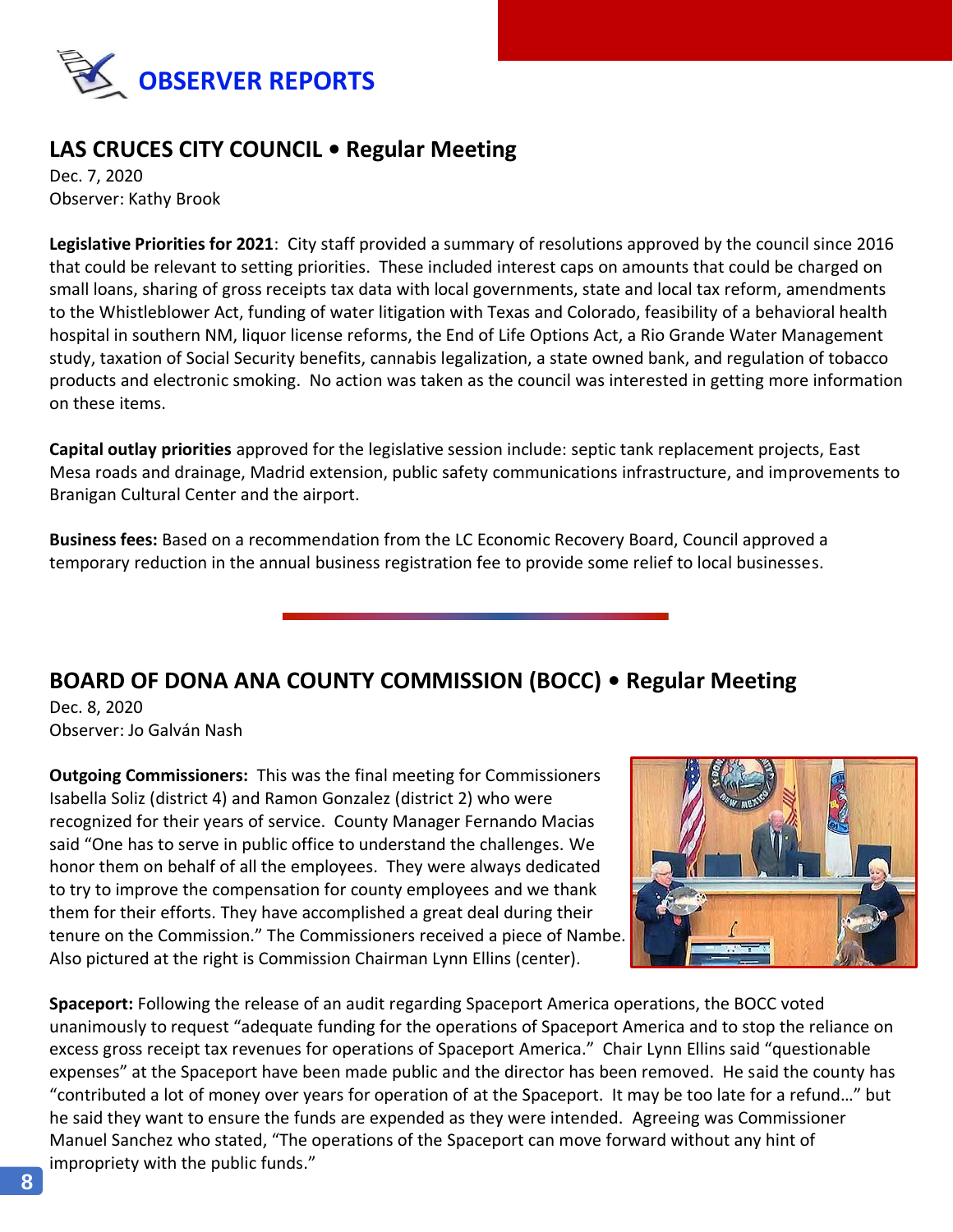

## **LAS CRUCES CITY COUNCIL • Work Session**

December 14, 2020 Observer: Kathy Brook

**Public Bank**: The Council was provided a presentation on public banking with speakers including Angela Merkert from the Alliance for Local Economic Prosperity, Don Mayfield from the Credit Union Association, former mayor pro tem Sharon Thomas, and incoming Senator Carrie Hamblen. NMSU economist Chris Erickson offered some cautions concerning what could be expected from a public bank. It was noted that loans from a public bank would be made in partnership with local financial institutions based on goals established by the legislature. The current discussion focuses on putting \$50 million of state funds into such a bank.

**Tax Increment Development District (TIDD):** Dena Belzer of Strategic Economics provided a very thorough analysis of tax increment districts in general and the statute in NM in particular. Her recommendations based on reviewing the Royal Crossing TIDD were that the council seek outside assistance in evaluating and negotiating a TIDD to optimize the tool's effectiveness, that the council require an annual cash flow and sources and uses analysis, establish clear policy objectives for undertaking a TIDD, and evaluate the option of having the council serve as the district board.

**IPRA** Information was presented to the Council concerning the Inspection of Public Records (IPRA) requirements and the city's processes for responding. In New Mexico, the public's right to know is the rule and secrecy is the exception. In the past two years, IPRA requests have exceeded 1,000/year. Requestors can be charged reasonable fees for copying and downloading materials, but the city works with requesters who may not have computer access or who can't afford to pay for copies.

## **LAS CRUCES CITY COUNCIL • Regular Meeting**

December 21, 2020 Observer: Kathy Brook

**Legislative Priorities:** The Council approved a resolution covering a number of legislative priorities discussed at its meeting on December 7. More information was requested concerning changes to the Whistleblower Act and the public bank.

Other items approved were participation in the AARP network of age-friendly states and communities, a contract amendment on walking/jogging/biking trails (a GO bond project), and a contract for construction services for fire station 3 (also a GO bond project).

In the comments Councilor Bencomo expressed a desire for the council to support additional funding for education and Manager Pili reported on working with the county on moving the county from red to green status with respect to COVID.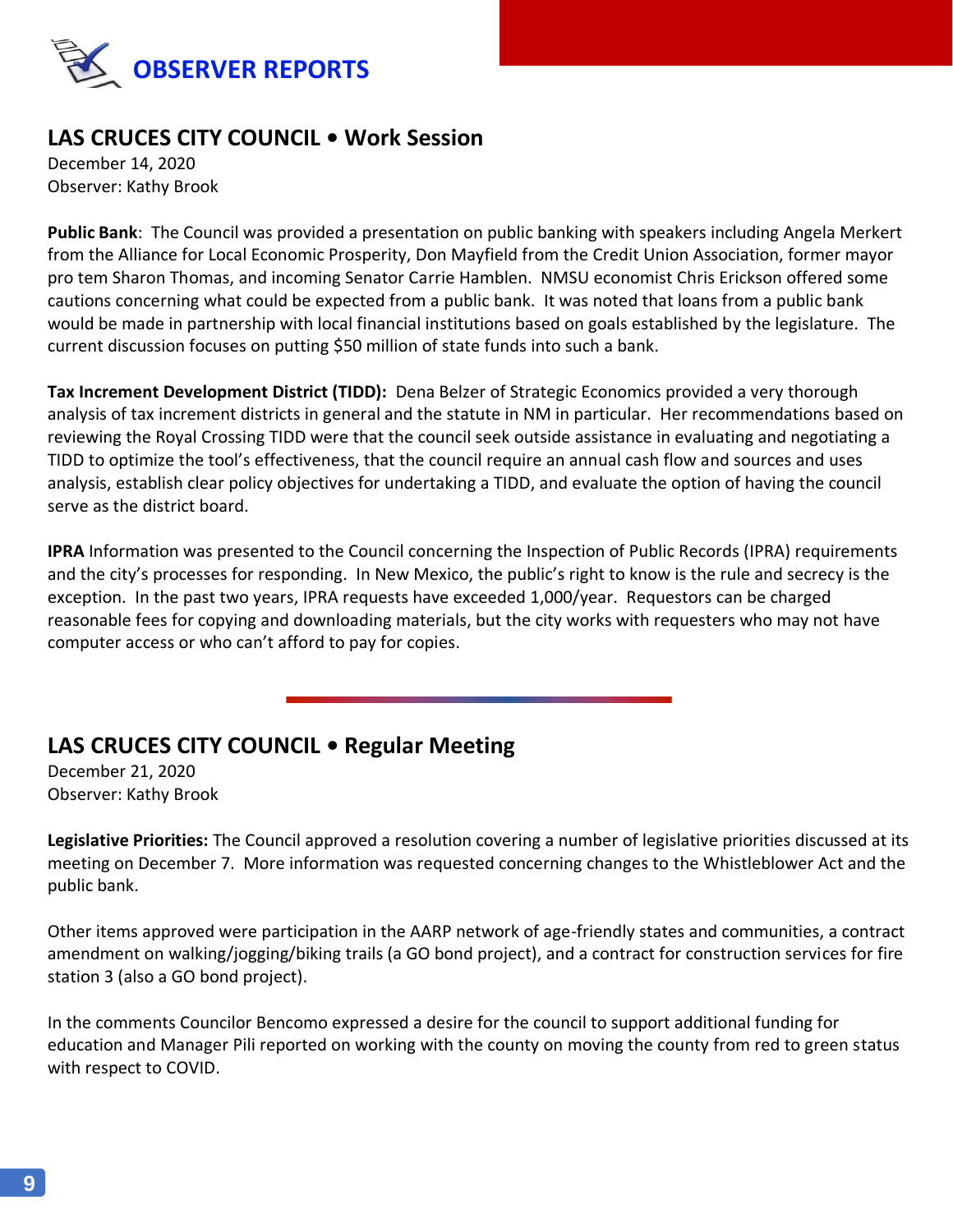

## **LAS CRUCES BOARD OF EDUCATION • Regular Meeting**

December 15, 2020 Observer: Eileen VanWie

#### **Public Comment:**

Board was thanked for changing agenda to follow Robert's Rules of Order; two parents expressed concerns about remote learning for their children; Unified Prevention (UP) Coalition provided teacher training on drug abuse and wants to partner more with LCPS.

#### **Reports:**

NEA-LC and CSEC-LC (teacher/certified union and classified staff union) representatives made brief reports. Student Advisory Committee Report – (Gabriela) Seniors are worried about graduation; students want quality time with teachers on Zoom; students want Friday "townhall" meetings via Zoom with SAC moderator and invited Superintendent Karen Trujillo.

#### **Superintendent Trujillo's report included:**

A parent survey revealed that 64% of parents want to return to hybrid school model when the County reaches "green" status for the corona virus. The survey revealed 4% of students needed computers and 6% needed internet. The school district addressed those needs. There are now hotspots at every school parking lot and other community buildings. Counselors are following up with students where parents asked for help. The District is taking care of the social and emotional needs of students and teachers. A survey of employees revealed that 49% want to return to a hybrid model and 51% wanted to stay fully remote. Students in the graduation class of 2021 will not have to take any additional tests to receive a diploma.

#### **Community Schools Policy**

Dr. Wendy Miller-Tomlinson presented the third reading of Policy KJJ for Community Schools and unanimous approval was given. The policy defines community schools and gives examples of student and family supports, including after school and other programs tailored to the social, emotional, linguistic, cultural, and academic characteristics and needs of the student population. There are expectations for strategic planning and implementation. The school district provides district level and school-based coordinators, ongoing professional development, support for data collection and analysis, and program evaluation.

School district policies and regulations can be reviewed here:<http://policies.lcps.net/>

## **Local Government Meetings:**

#### **LAS CRUCES SCHOOL BOARD COUNTY COMMISSION LAS CRUCES CITY COUNCIL**

1<sup>ST</sup> Tuesdays: 2 3 rd Tuesdays: 4

2<sup>nd</sup> Tuesdays: Work Sessions, 4pm Regular Meetings, 9am Regular Meetings, 1pm 4<sup>th</sup> Tuesdays: Regular Meetings, 4pm **Regular Meetings, 9am** Work Sessions, 1pm

1<sup>st</sup> & 3<sup>rd</sup> Mondays:  $2^{nd}$  & 4<sup>th</sup> Mondays:

**MESILLA BOARD OF TRUSTEES** - 2nd & 4<sup>th</sup> Mondays: Regular Meetings, 6pm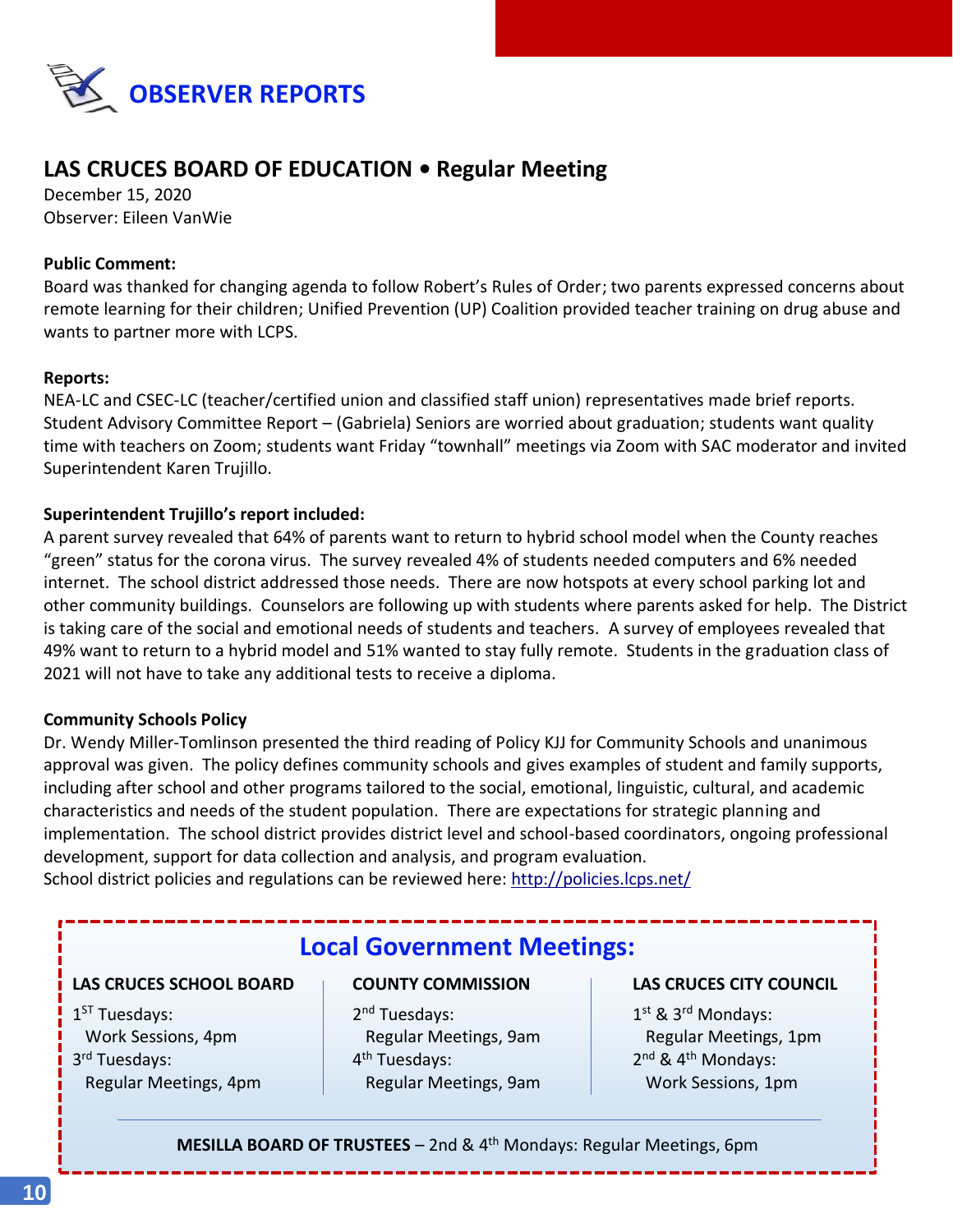# **LWVSNM Hears from Local Legislators**

On Dec. 5, the League had a tremendous meeting with a majority of our Legislators who presented their top priorities for the upcoming session. They also received information about the state League's interests and the four LWVSNM priorities:

- 1. Health Security Act
- 2. Educational funding
- 3. Broadband to be Available as Essential Public Utility
- 4. Green Energy

Following are some of the priorities presented by Rep. Micaela Lara Cadena; Rep. Angelica Rubio; Rep. Nathan Small; Rep. Doreen Gallegos; Rep. Raymundo Lara; Sen. Joseph Cervantes, Sen. Ron Griggs, Sen. Crystal Diamond; Sen. Jeff Steinborn; Sen. Bill Soules; and Sen. Carrie Hamblin. (Also included are some of the committees they sit on, or will be on in 2021. These were those known at the time of the LWV meeting.)

#### **LEGISLATIVE PRIORITIES:**

#### **Rep. Micaela Lara Cadena, #33; Committees include Judiciary, Taxation & Revenue.**

- 1. Portability Fund bring revenues home.
- 2. Not in support of Health Security Act. Will take a decade to put into action. Too many families desperate for coverage.
- 3. Decriminalize abortion in NM (w/ Sen. Linda Lopez); get it off the books.
- 4. Partnered with Sen. Cervantes requiring police to wear body cameras.

#### **Rep. Angelica Rubio #35. Committees include Vice Chair of Energy; Consumer & Public Affairs**

- 1. Supporter of environmental and conservation issues and energy to diversify our economy.
- 2. Extension of work with the Energy Transition Act. 3. Housing Issues.
- 4. Broadband A lack of broadband is a big impact in isolated communities and schools.
- 5. Reintroduce legislation to remove private prisons.
- 6. Reduce price gouging on prescription drugs.
- 7. Modernize Legislature with salaries for legislators.

#### **Rep. Nathan Small, #36; Committees include Appropriations and Finance; Energy & Environ.**

- 1. Health expand access and affordability.
- 2. Economic Opportunities, Manufacturing, Energy.
- 3. Education will be important for economic development.

#### **Rep Doreen Gallegos, #52; Committees include House Local Govt/Land Grants**

- 1. Expand broadband.
- 2. Rural health. Attract health care graduates.
- 3. Kids in abusive situations are on rise, due to children at home more due to pandemic.



*Most of our area lawmakers participated in the League's annual Legislative Conversation via Zoom. 40 individuals heard what the Legislators have planned for the 2021 Session.*

#### **Rep. Raymundo Lara, #34; Committees include House Ag. & Water Resources; House Ed.**

- 1. Educational bill for homeless students; more accommodations for foster/homeless children; more restorative justice measures.
- 2. Public notices in Spanish media.
- 3. Support decriminalization of abortion.

#### **Sen. Joseph Cervantes, #31; Committees include chair of Economic & Rural Development; previously Conservation and Judiciary**

- 1. Budget highly volatile due to reliance on oil & gas. State needs more stable, predictable ways to fund the budget.
- 2. Crime: NM ranked bottom among states. More solutions needed.
- 3. Special interests and the amount of money infused into politics is concerning.
- 4. Continue opposition to privatized prisons and expanding them.
- 5. Economy. NM's economy still failing, and decisions are made without involving the business community enough.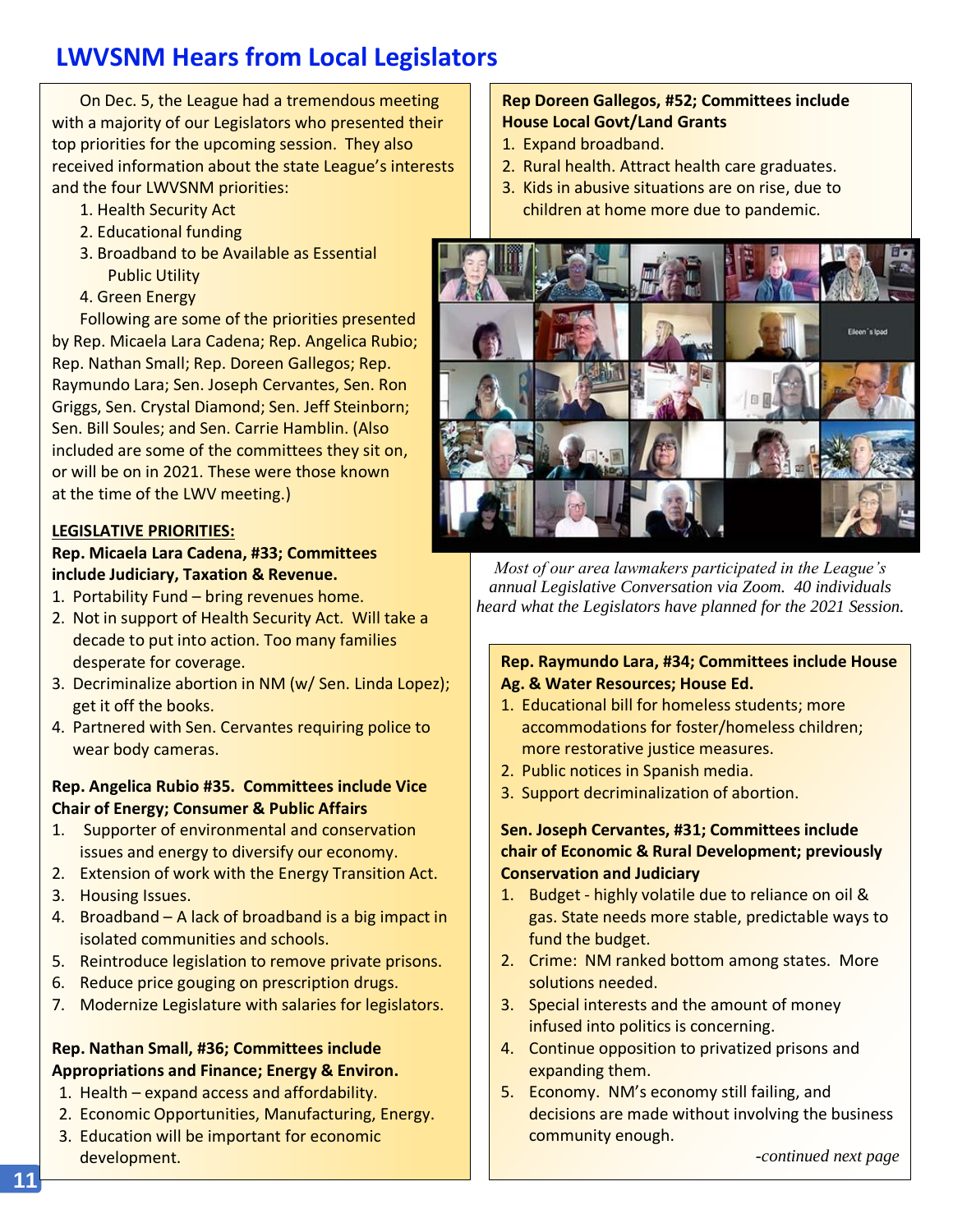#### **LEGISLATIVE PRIORITIES (CONT.)**

#### **Sen. Ron Griggs, #34** (represents mostly Otero and Eddy counties); **Committees include Econ. & Rural Dev.**

- 1. Maintain opposition to late-term abortions.
- 2. Liquor Reform needs to change. Will sponsor a bill to tweak state economic development law for communities to have a local tax to use in ways that are best for community.
- 3. Reintroduce bill for rural counties to build courtroom space.
- 4. Support tourism; Make White Sands and Carlsbad national monuments.
- 5. Focus on Oil and gas: 30 to 50% of our economy is driven by oil/gas which goes up and down.
- 6. Need bipartisan participation on redistricting.

#### **Sen. Crystal Diamond, #35,** (mostly represents area west of Doña Ana County)

- 1. Work with ag association for getter assistance to farmers and ranchers.
- 2. Veterans concerns and support to them.

#### **Sen. Jeff Steinborn, #36; Committees: previously Vice Chair Senate Public Affairs; Rules**

- 1. Reforms for full disclosure of all lobbying.
- 2. Legalization of cannabis. Got that bill amended to get 25% of state tax revenue to go toward treatment; generate revenue from cannabis.
- 3. Evaluation of a public bank initiative.
- 4. Grow outdoor economy and protect ecosystems.
- 5. Reintroduce the local choice energy  $act let$ community procure energy from whoever they want.
- 6. Support bill to expand behavioral health and make it more affordable and accessible.
- 7. Concern about bringing in high level nuclear waste. (Holtec proposal to ship spent nuclear fuel to NM.) Want our state to get involved with that and study further.
- 8. Do support absentee balloting done earlier.

#### **Sen. Bill Soules, #37; Chair Sen. Education Comm., previously on Conservation**

- 1. Education. Budgets have stabilized and hope for no cuts in education. Want extra revenue into education and teacher salaries.
- 2. Allow "Hold Harmless" for school districts since many students were "lost" due to pandemic, which impacts funding based on enrollment.
- 3. Clean energy. New home construction should be wired for solar and electric vehicles. Need new provisions in building codes.
- 4. Fossil Fuels are becoming uneconomical. When building utility systems, don't build gas, and instead, use solar, as example.
- 5. Liquor licenses are archaic and are holding up NM's economy
- 6. Support legalization for marijuana; support Health Security Act.
- 7. Support bills that will improve educational funding as a result of the Yazzie/Martinez lawsuit.

#### **Sen. Carrie Hamblen, #38**

- 1. Voters were confused with absentee ballot and need to start that process sooner.
- 2. Release anti-abortion laws. There is a fear that Roe vs. Wade will be overturned. Need to protect providers.
- 3. Legalize cannabis.
- 4. Support 1% of permanent fund earmarked for education.
- 5. Push for statewide broadband.
- 6. Tax system to be reassessed; gross receipt tax punishes sole proprietors.
- 7. Keep politics out of Redistricting.

**NOTE: [www.lwvnm.org](http://www.lwvnm.org/) now has the latest info on the session and the League supported/opposed legislation. Early filing of legislation starts Jan. 4. There will be a link on the front page of the Legislative website:<https://www.nmlegis.gov/>**

## **TENTATIVE LEGISLATIVE SESSION DATES: Jan. 19-March 20, 2021 Keep in touch with your legislators. Their phones and emails will be updated at this website: <https://nmlegis.gov/> or refer to the [LWVSNM Who's Who Directory](https://www.lwvsnm.org/wp-content/uploads/2020/11/whoswho_111920.pdf) of Elected Officials**

- Keep messages short (including phone calls to their capitol offices).
- $\mathbf{u}$ Email materials but keep it to one page, if possible.
- $\mathbf{u}$ Emails on behalf of the League will be sent from Co-Presidents only.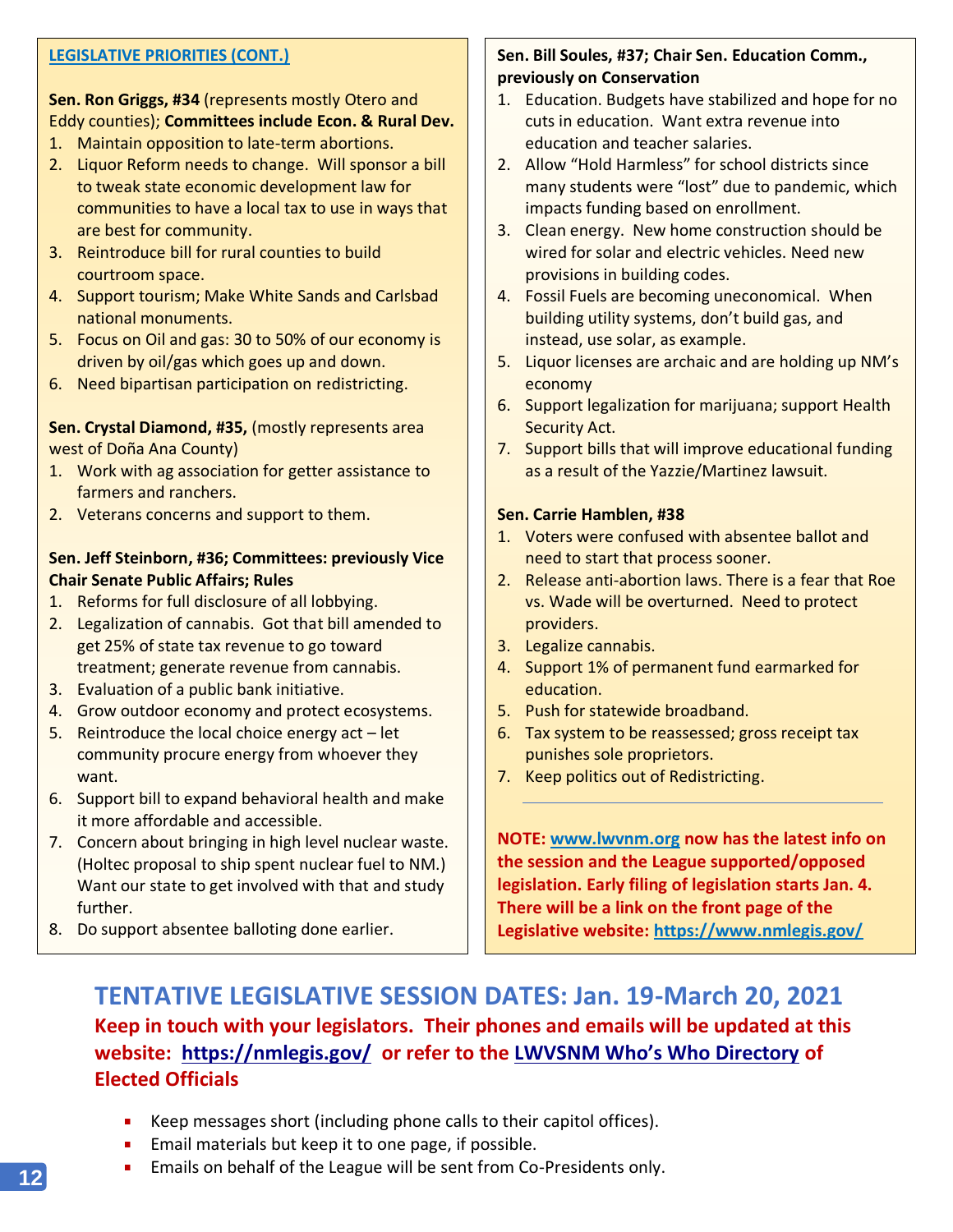## **Treasurer's Report**

Ξ

Provided by Sadie Valverde, Treasurer Provided by Sadie Valverde, Treasurer

#### Citizens Bank Account #6101 **NOVEMBER 2020**

| Date<br>10-23-2020                   | <b>Description</b>   | Deposit/credit                          | <b>Payments/Debts</b>    | <b>Balance</b><br>10,101.02 |
|--------------------------------------|----------------------|-----------------------------------------|--------------------------|-----------------------------|
| 2 deposits                           |                      | \$159.04                                |                          |                             |
| 4 checks<br><b>Current Balance</b>   |                      | \$3,692.40                              | \$6,567.66               |                             |
| <b>Transfer Paypal</b><br>Deposit    | $11-03$<br>$11 - 10$ | \$126.54<br>\$32.50                     |                          |                             |
| Current Balance as of 11-24-2020     |                      |                                         |                          | \$3,692.40                  |
| Expenses:                            |                      |                                         |                          |                             |
| 10-28-2020                           |                      | Check 1053 Consumer Cellular            | \$38.84                  |                             |
| 10-26-2020<br>10-26-2020             | Check 1054 Bulletin  | Check 1055 Camino Real Media            | \$2,468.84<br>\$2,922.48 |                             |
| 10-31-2020                           |                      | Check 1056 League of Women              |                          |                             |
|                                      |                      | <b>Voters of New Mexico Annual Dues</b> | \$1,137.50               |                             |
| Total Expenses paid as of 11-10-2020 |                      |                                         |                          | \$6,567.66                  |
| Bank Balance as of 11-10-2020        |                      |                                         |                          | \$3,692.40                  |
|                                      |                      |                                         |                          |                             |

Fund designated in bank Balance but are for the funds listed below: Diversity fund \$1,000.00<br>Immigration fund 625.00 Immigration fund Youth Engagement 500.00